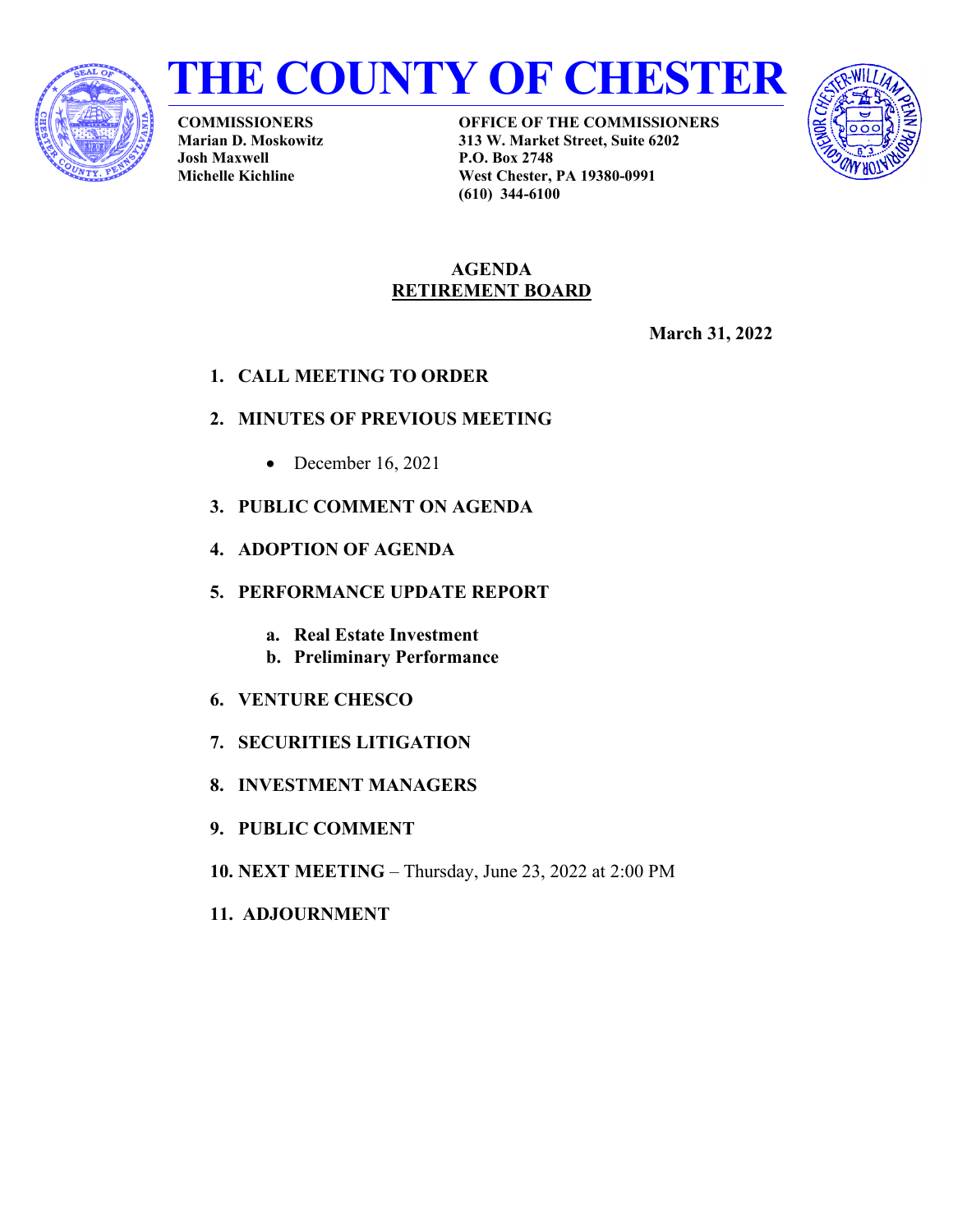

# **THE COUNTY OF CHESTER**

**COMMISSIONERS Marian D. Moskowitz Josh Maxwell Michelle Kichline**

**OFFICE OF THE COMMISSIONERS 313 W. Market Street, Suite 6202 P.O. Box 2748 West Chester, PA 19380-0991 (610) 344-6100**



# **RETIREMET BOARD MEETING MINUTES**

# **1. CALL MEETING TO ORDER**

Vice-Chair Josh Maxwell called to order the Retirement Board Meeting on Thursday, December 16, 2021 at 2:00 PM in the Commissioners' Boardroom. In addition to Vice-Chair Maxwell, Commissioner Michelle Kichline and Controller Margaret Reif were also present.

## **2. MINUTES OF PREVIOUS MEETING**

Commissioner Kichline made a motion to approve the Retirement Board Meeting minutes from the last meeting on September 30, 2021. Controller Reif seconded the motion. Motion carried to approve the minutes from the September 30, 2021 Retirement Board Meeting.

# **3. PUBLIC COMMENT ON AGENDA ITEMS**

Jim DiLuzio, retired Chester County employee, inquired about changing the pay date for retirees from the last day of the month and increasing the death benefit due to inflation. Mr. DiLuzio also asked that the minutes be amended to reflect that when the County invests in real estate, it will only be properties in the United States.

There was no further public comment on agenda items.

#### **4. ADOPTION OF AGENDA**

Controller Reif made a motion to adopt the agenda. Commissioner Kichline seconded the motion. Motion carried to adopt the December 16, 2021 Commissioners' Meeting agenda.

# **5. PERFORMANCE UPDATE REPORT**

Bill Dahab and Steve Roth of Dahab Associates provided a 3<sup>rd</sup> quarter performance report for the Chester County Employees' Retirement Fund. It was noted that at the end of the third quarter, the fund was worth \$561,653,432, up \$1,812,191 from the end of the second quarter.

Bill and Steve noted that most funds made some money, and that on a long-term scale all the numbers look strong.

**December 16, 2021**

**CALL TO ORDER**

#### **MINUTES APPROVED**

## **PUBLIC COMMENT**

# **ADOPTION OF AGENDA**

#### **PERFORMANCE UPDATE REPORT**